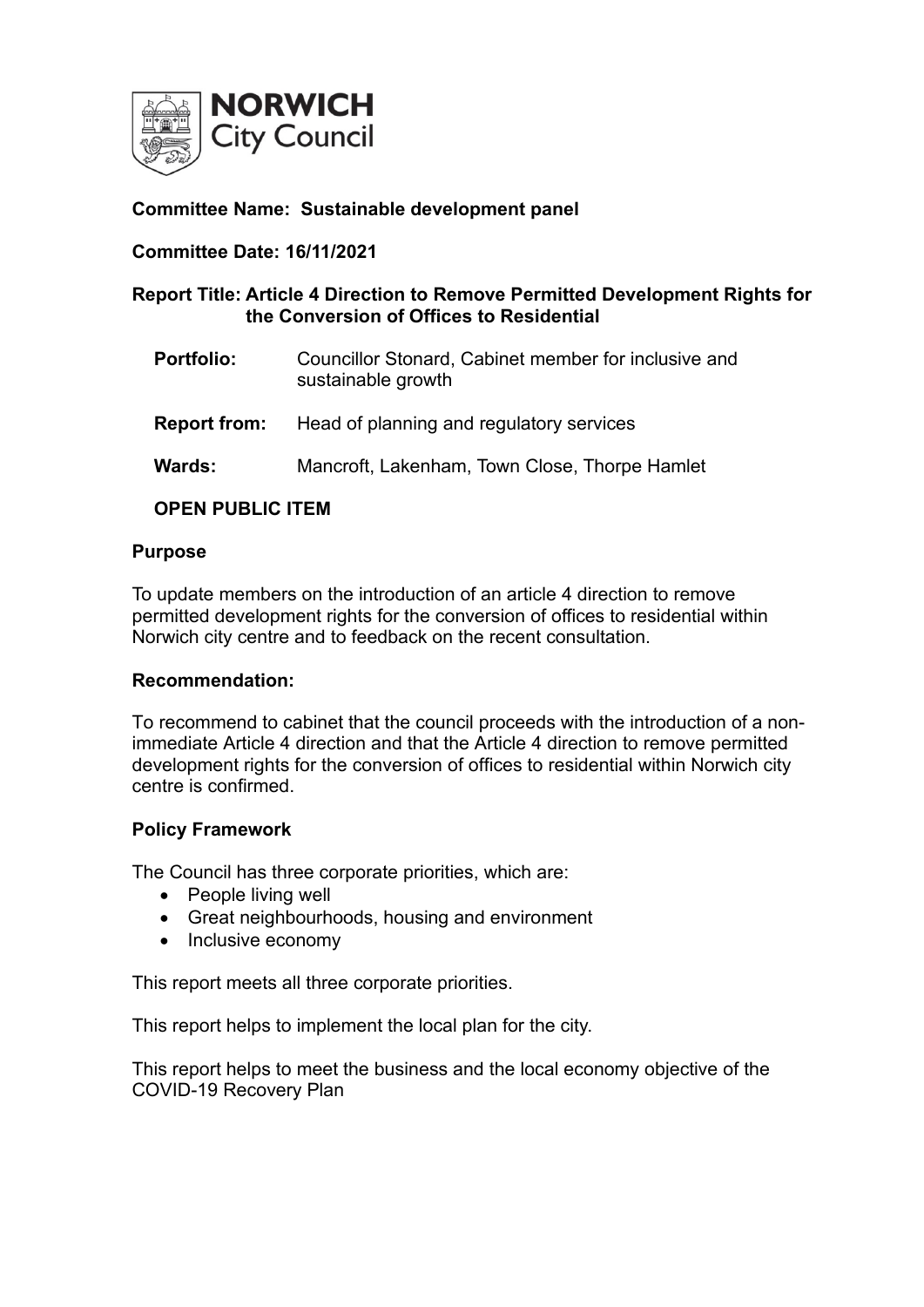## **Report Details**

- 1. On 22 June 2021 a [report](https://cmis.norwich.gov.uk/Live/Document.ashx?czJKcaeAi5tUFL1DTL2UE4zNRBcoShgo=dmoJtP9xADwg%2b28k2AKjxHcf0mk7frIsxw2rYHowibvNB%2bPBnEDD5A%3d%3d&rUzwRPf%2bZ3zd4E7Ikn8Lyw%3d%3d=pwRE6AGJFLDNlh225F5QMaQWCtPHwdhUfCZ%2fLUQzgA2uL5jNRG4jdQ%3d%3d&mCTIbCubSFfXsDGW9IXnlg%3d%3d=hFflUdN3100%3d&kCx1AnS9%2fpWZQ40DXFvdEw%3d%3d=hFflUdN3100%3d&uJovDxwdjMPoYv%2bAJvYtyA%3d%3d=ctNJFf55vVA%3d&FgPlIEJYlotS%2bYGoBi5olA%3d%3d=NHdURQburHA%3d&d9Qjj0ag1Pd993jsyOJqFvmyB7X0CSQK=ctNJFf55vVA%3d&WGewmoAfeNR9xqBux0r1Q8Za60lavYmz=ctNJFf55vVA%3d&WGewmoAfeNQ16B2MHuCpMRKZMwaG1PaO=ctNJFf55vVA%3d) was presented to this panel recommending that the council proceeds with the introduction of a non-immediate Article 4 Direction which if successfully introduced will mean that full planning permission is required to change offices to residential within the city centre. Members unanimously voted in favour of recommending to cabinet that the council proceeds.
- 2. Following this a [report](https://cmis.norwich.gov.uk/Live/Document.ashx?czJKcaeAi5tUFL1DTL2UE4zNRBcoShgo=%2bgPw967u7YaP%2bpAxZAGbZoLAX3szedsjcbrE434VQGDo0n%2bDljh1lA%3d%3d&rUzwRPf%2bZ3zd4E7Ikn8Lyw%3d%3d=pwRE6AGJFLDNlh225F5QMaQWCtPHwdhUfCZ%2fLUQzgA2uL5jNRG4jdQ%3d%3d&mCTIbCubSFfXsDGW9IXnlg%3d%3d=hFflUdN3100%3d&kCx1AnS9%2fpWZQ40DXFvdEw%3d%3d=hFflUdN3100%3d&uJovDxwdjMPoYv%2bAJvYtyA%3d%3d=ctNJFf55vVA%3d&FgPlIEJYlotS%2bYGoBi5olA%3d%3d=NHdURQburHA%3d&d9Qjj0ag1Pd993jsyOJqFvmyB7X0CSQK=ctNJFf55vVA%3d&WGewmoAfeNR9xqBux0r1Q8Za60lavYmz=ctNJFf55vVA%3d&WGewmoAfeNQ16B2MHuCpMRKZMwaG1PaO=ctNJFf55vVA%3d) went to cabinet on 7 July 2021 and cabinet resolved to recommend that the council proceeds with the introduction of a non-immediate Article 4 Direction and that delegated authority is given to the executive director of development and city services, in consultation with the portfolio holder, to make an Article 4 Direction to remove permitted development rights for the conversion of offices to residential within Norwich city centre.
- 3. The council subsequently made the Direction on 28 July 2021 and started the consultation process which included press and site notices, placing copies of the notice in the Millennium Library, placing documents on the [Council's](https://www.norwich.gov.uk/info/20238/current_consultations/3750/article_4_direction_under_consultation)  [website](https://www.norwich.gov.uk/info/20238/current_consultations/3750/article_4_direction_under_consultation) and notifying Norfolk County Council. The Secretary of State for Ministry and Housing, Communities and Local Government (now renamed the Department for Levelling Up, Housing and Communities) was also notified that the council had made a Direction.
- 4. The six week consultation period ended on 9 September. In total 14 people responded to the consultation and as expected the response was mixed. Seven respondents supported the introduction of the Article 4 Direction, whilst the remaining seven either objected or provided comments including suggesting how the Article 4 Direction could be amended. A summary of each response is set out in appendix 1. The main issues raised through the consultation are as follows:
	- (a) The council needs more control as some converted offices have not provided high quality housing.
	- (b) Office to residential conversions damage the long term health of the city centre.
	- (c) Permitted development rights undermines the ability for LPAs to plan effectively.
	- (d) Less office space is likely to be needed in the future especially with more home working.
	- (e) More homes and leisure facilities are needed which could use vacant office space.
	- (f) It is important to encourage more people back into the offices so they can support retailers and food businesses.
	- (g) Previous conversions have done little to address affordable housing issues.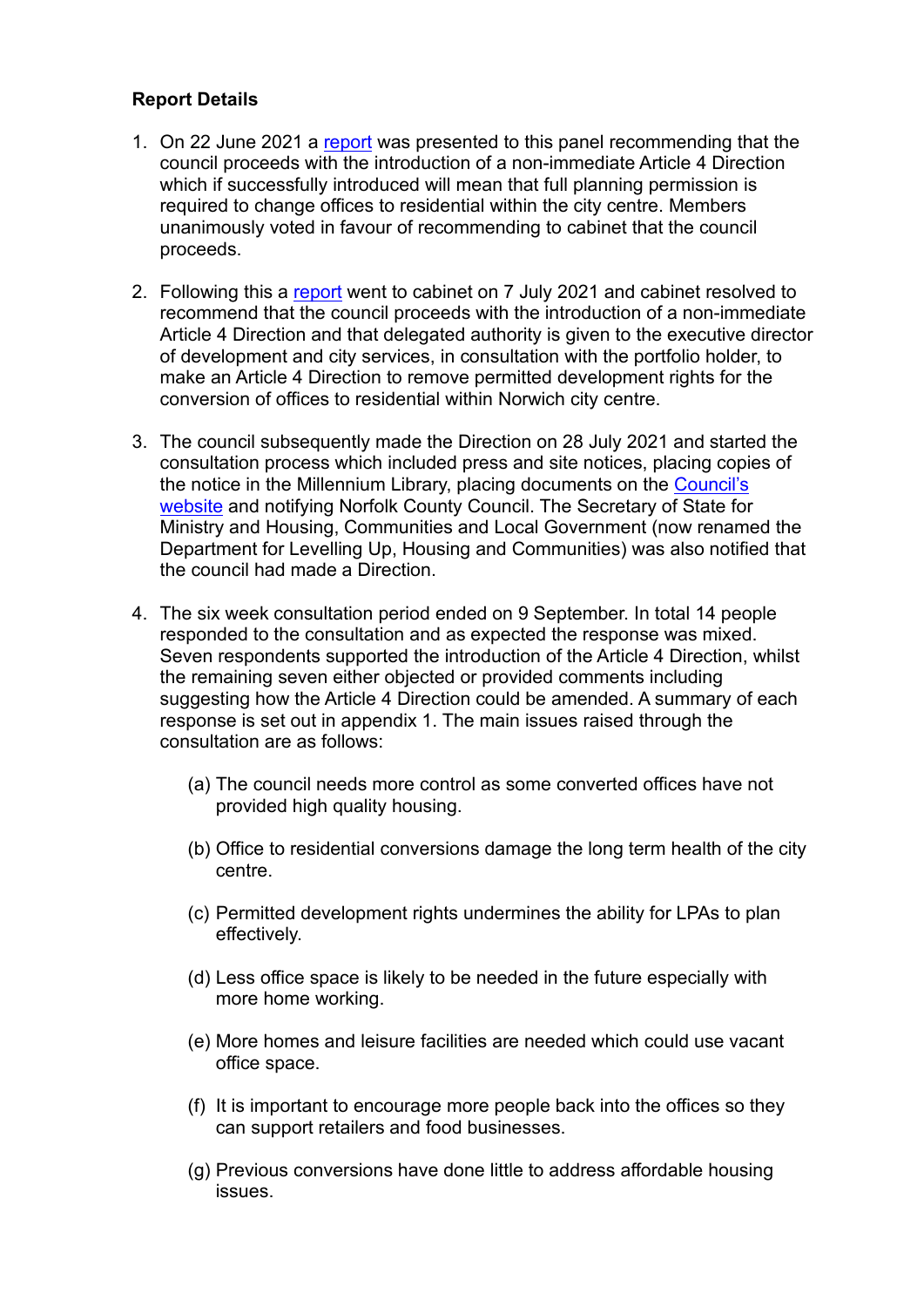- (h) Offices are better on the outskirts as there are many negatives of having offices in the city centre.
- (i) This proposal is not joined up with the proposed congestion charge for Norwich.
- (j) It is best to leave the property market to its own devices.
- (k) Conversions to residential and educational uses have provided a solution for obsolete office buildings.
- (l) Office to residential conversions have increased the city centre population and boosted the supply of residential properties.
- (m)Changes to permitted development rights (i.e. now having a size threshold) will protect larger, purpose-built modern office buildings.
- (n) The NPPF sets out that article 4 Directions should apply to the smallest geographical area. The extent of the article 4 direction should be reviewed to ensure that it complies with the NPPF and so it is much more targeted.
- 5. It is important that we take these comments into account when deciding whether to confirm the Direction and bring it into force. A number of important issues have been raised through the consultation and whilst there is a lot of support for the article 4 Direction, some people that feel that there will be a surplus of office accommodation and residential is a good use for this. The Council's response to this is that we are not opposed to office to residential conversions per se, and the Direction will not prevent all offices changing to residential. Instead it will enable the council to manage it and to consider all material planning considerations including the impact that the loss of offices will have upon our economy as well as ensuring that housing is of good quality. Furthermore in terms of the geographical area, we have drawn the direction tightly around the city centre, rather than including a large proportion of the authority area. Whilst it does extend beyond the essential core of the primary shopping area, it is felt that this is necessary as many of Norwich's strategic offices fall outside of this area. The advice received from [Ramidus](https://cmis.norwich.gov.uk/Live/Document.ashx?czJKcaeAi5tUFL1DTL2UE4zNRBcoShgo=rGWP40kjwqmFdlTTzCKtc6CpPK8vQKKb9lR1xLlTu15%2buTk1AP1wHA%3d%3d&rUzwRPf%2bZ3zd4E7Ikn8Lyw%3d%3d=pwRE6AGJFLDNlh225F5QMaQWCtPHwdhUfCZ%2fLUQzgA2uL5jNRG4jdQ%3d%3d&mCTIbCubSFfXsDGW9IXnlg%3d%3d=hFflUdN3100%3d&kCx1AnS9%2fpWZQ40DXFvdEw%3d%3d=hFflUdN3100%3d&uJovDxwdjMPoYv%2bAJvYtyA%3d%3d=ctNJFf55vVA%3d&FgPlIEJYlotS%2bYGoBi5olA%3d%3d=NHdURQburHA%3d&d9Qjj0ag1Pd993jsyOJqFvmyB7X0CSQK=ctNJFf55vVA%3d&WGewmoAfeNR9xqBux0r1Q8Za60lavYmz=ctNJFf55vVA%3d&WGewmoAfeNQ16B2MHuCpMRKZMwaG1PaO=ctNJFf55vVA%3d)<sup>[1](#page-2-0)</sup> is that virtually any site that is not secured on a long lease could be considered under pressure for redevelopment as residential. The evidence base proposed the A147 (Norwich Inner Ring Road) as the main boundary to an Article 4 Direction with extensions to encompass key business spaces around Carrow Road and Thorpe Road. This boundary will ensure that all space of strategic value can be protected but will allow truly redundant stock within the centre to be converted under a full planning application or will allow offices in more peripheral locations to be converted under prior approval. It is therefore the officer's view that no issues have been raised through the consultation process that should prevent the Council from introducing the Direction.
- 6. The Secretary of State wrote to the council on 8 September to say that they were considering whether to use their powers of intervention and invited the

<span id="page-2-0"></span><sup>1</sup> A review of Office Accommodation in Norwich, Ramidus Consulting Limited, July 2020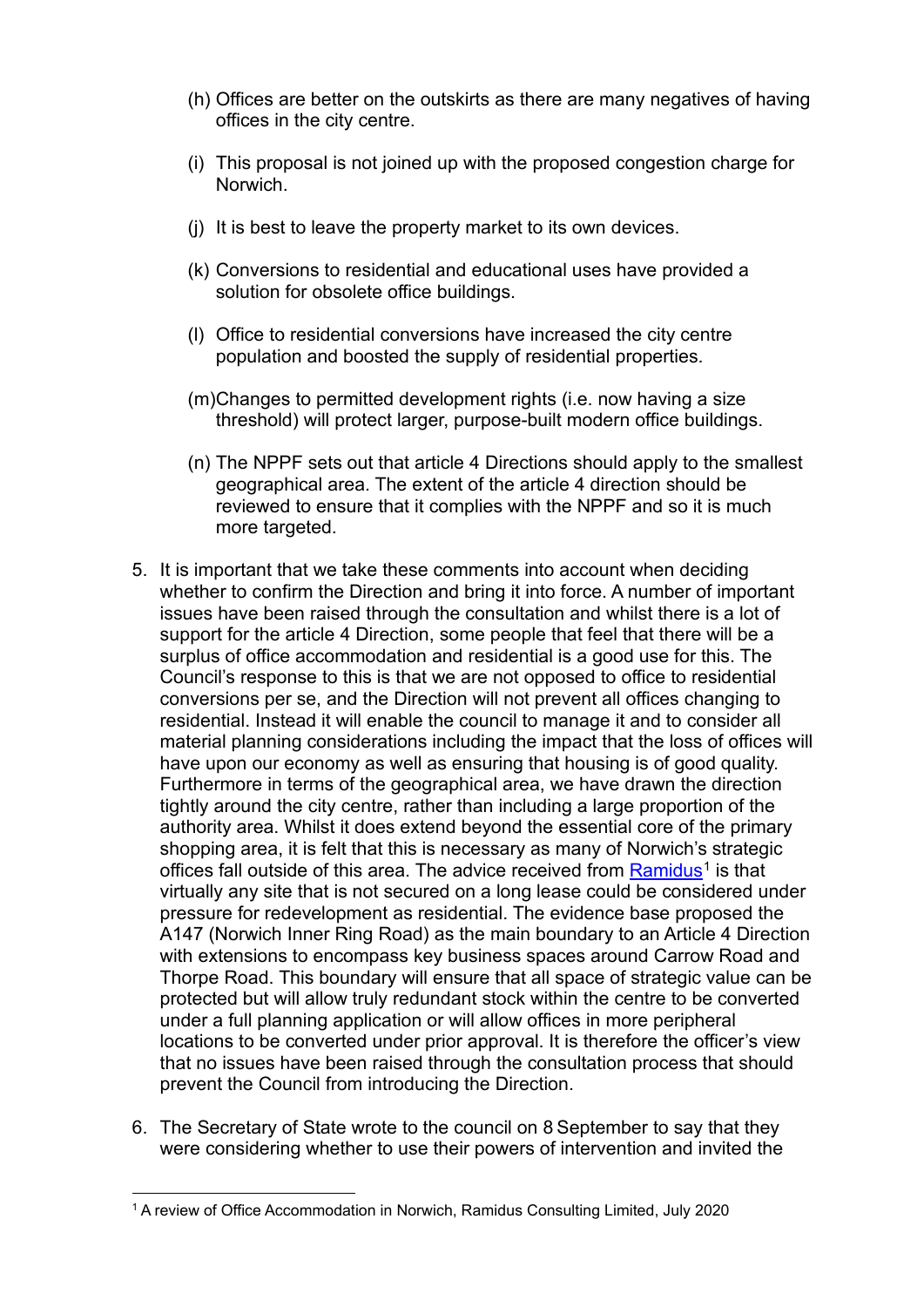council to submit further evidence and to set out how the Direction fulfils national policy. Whilst the council felt that a clear justification for introducing the Direction is set out on our website, we welcomed the invitation to submit further evidence and we wrote to the Secretary of State on 16 September setting out how the Direction accords with the National Planning Policy Framework and further justifying why the Direction is so important to Norwich's economy as well as how it ties in with the council's wider vision and objectives and some of the other projects that are going on within the council.

- 7. We are still awaiting confirmation from the Secretary of State as to whether they will use their powers of intervention; however, officers at the National Planning Casework Unit have confirmed that their consideration does not stop our Article 4 Direction process so at this point in time we can still proceed with bringing it into force. There is still however a risk that the Direction could fail.
- 8. Notwithstanding this risk, it if felt that the council has a compelling case for introducing the Article 4 Direction and therefore it is felt that based on the current advice from the National Planning Casework Unit that there is no reason why the council cannot proceed with confirming the Direction. Therefore it is proposed that a report is taken to cabinet on 8 December 2021 recommending that the direction is confirmed and then brought into force on 29 July 2022. The direction cannot be brought into force any earlier than this due to the need to give 12 months' notice from the date of making the direction in order for the council to avoid compensation claims.
- 9. If the Secretary of State does choose to use their power of intervention then work will have to cease on the introduction of the Article 4 Direction and the council will have to review whether there are any other options for proceeding (i.e. reviewing the geographical area). If this decision was received prior to the cabinet meeting in December then the item would need to be pulled from the agenda.

#### **Consultation**

- 10.Responses to the consultation are set out in paragraph 4 and also summarised in Appendix 1.
- 11.The portfolio holder has been briefed and has advised that we proceed.

#### **Implications**

#### **Financial and Resources**

- 12.Any decision to reduce or increase resources or alternatively increase income must be made within the context of the council's stated priorities, as set out in its Corporate Plan 2019-22 and Budget.
- 13.There will be a financial cost associated with the required publicity for introducing an Article 4 direction. It is expected that this will be met from existing budgets. The Ramidus study was funded through Towns Deal funding. Giving 12 months notice of bring the direction into force will avoid any compensation claims.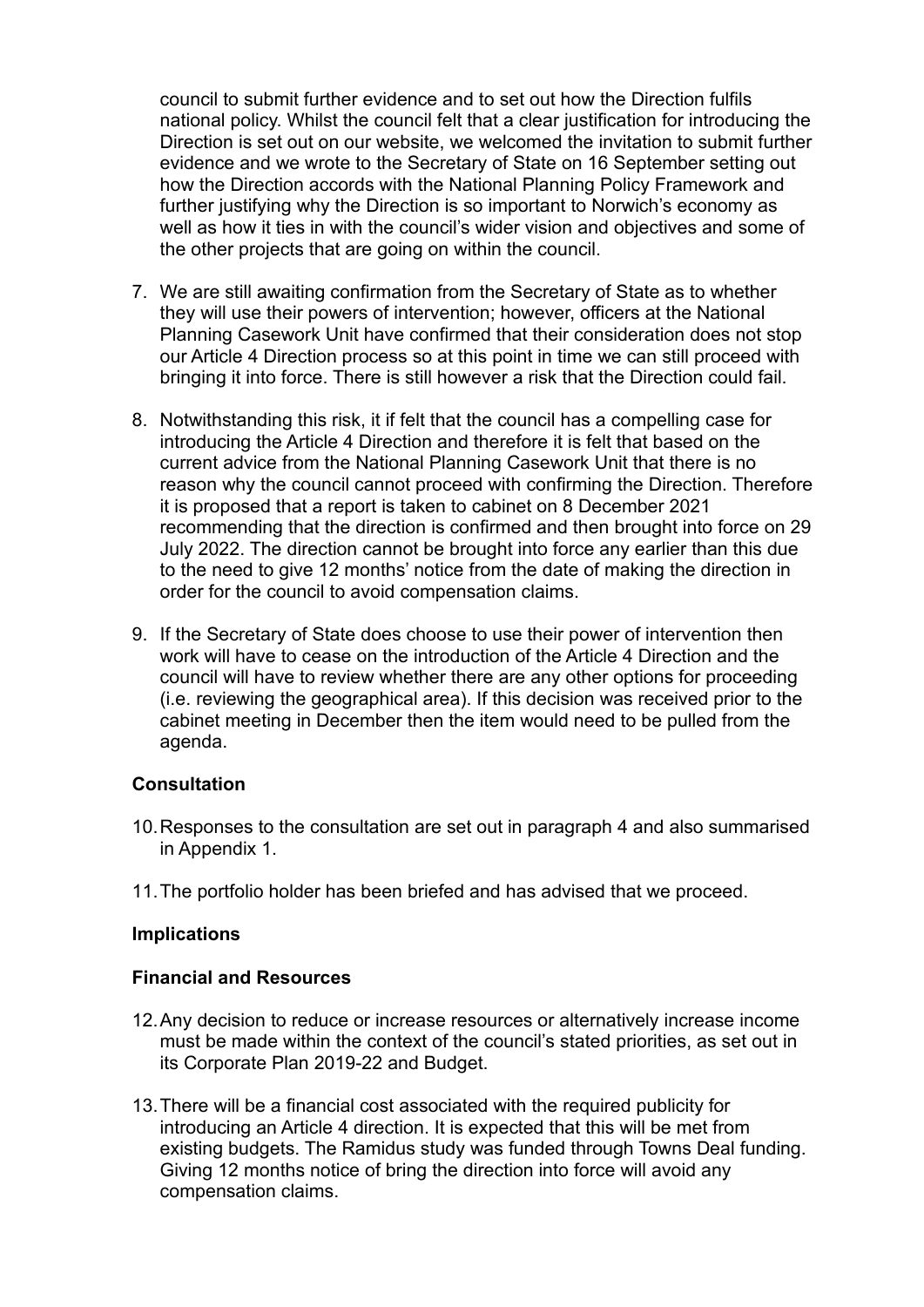# **Legal**

14.Legal advice has been sought through the process. Once brought into force, the Direction will need to be registered as a land charge.

| <b>Consideration</b>                    | Details of any implications and proposed                                                                                                                                                                                                                                                                                                                                                                                                                                                                                                                                                                                                                                                                                                                                                                                                                                                             |
|-----------------------------------------|------------------------------------------------------------------------------------------------------------------------------------------------------------------------------------------------------------------------------------------------------------------------------------------------------------------------------------------------------------------------------------------------------------------------------------------------------------------------------------------------------------------------------------------------------------------------------------------------------------------------------------------------------------------------------------------------------------------------------------------------------------------------------------------------------------------------------------------------------------------------------------------------------|
|                                         | measures to address:                                                                                                                                                                                                                                                                                                                                                                                                                                                                                                                                                                                                                                                                                                                                                                                                                                                                                 |
| <b>Equality and Diversity</b>           | The LPA is not able to secure affordable housing<br>under prior approval applications. The impact of<br>this report to make an article 4 direction will not<br>have any direct impacts but, once the direction is<br>confirmed and come into force, the Article 4<br>direction will enable the LPA to secure affordable<br>housing where it is viable.                                                                                                                                                                                                                                                                                                                                                                                                                                                                                                                                               |
| Health, Social and Economic<br>Impact   | The size and quality of flats delivered through<br>permitted development rights have often been<br>substandard as they are not of sufficient size or<br>provide sufficient natural light or external amenity<br>space to provide a good quality of life for future<br>residents. The impact of this report to make an<br>article 4 direction will not have any direct impacts<br>but, once the direction is confirmed and come into<br>force, removing permitted development rights will<br>enable the LPA to have more controlled over<br>internal and external amenity for future residents<br>for example through requiring flats to meet<br>national space standards.                                                                                                                                                                                                                            |
|                                         | There has been an uncontrolled loss of office<br>accommodation within Norwich since the<br>introduction of permitted development to convert<br>offices to residential and it has been identified<br>within a recent study that Norwich's office<br>economy is in a fragile and vulnerable condition.<br>The impact of this report to make an article 4<br>direction protecting Norwich's office economy will<br>not have any direct impacts but, once the<br>direction is confirmed and come into force, this<br>will enable the LPA to consider whether the loss<br>of an office building within the city centre is<br>acceptable on a case by case basis. This will<br>allow stock that is truly redundant to change use<br>while, on the other hand, being able to protect<br>space of strategic value. This therefore has the<br>potential to have a positive impact on economic<br>development. |
| <b>Crime and Disorder</b>               | Neutral impact                                                                                                                                                                                                                                                                                                                                                                                                                                                                                                                                                                                                                                                                                                                                                                                                                                                                                       |
| <b>Children and Adults Safeguarding</b> | Neutral impact                                                                                                                                                                                                                                                                                                                                                                                                                                                                                                                                                                                                                                                                                                                                                                                                                                                                                       |

## **Statutory Considerations**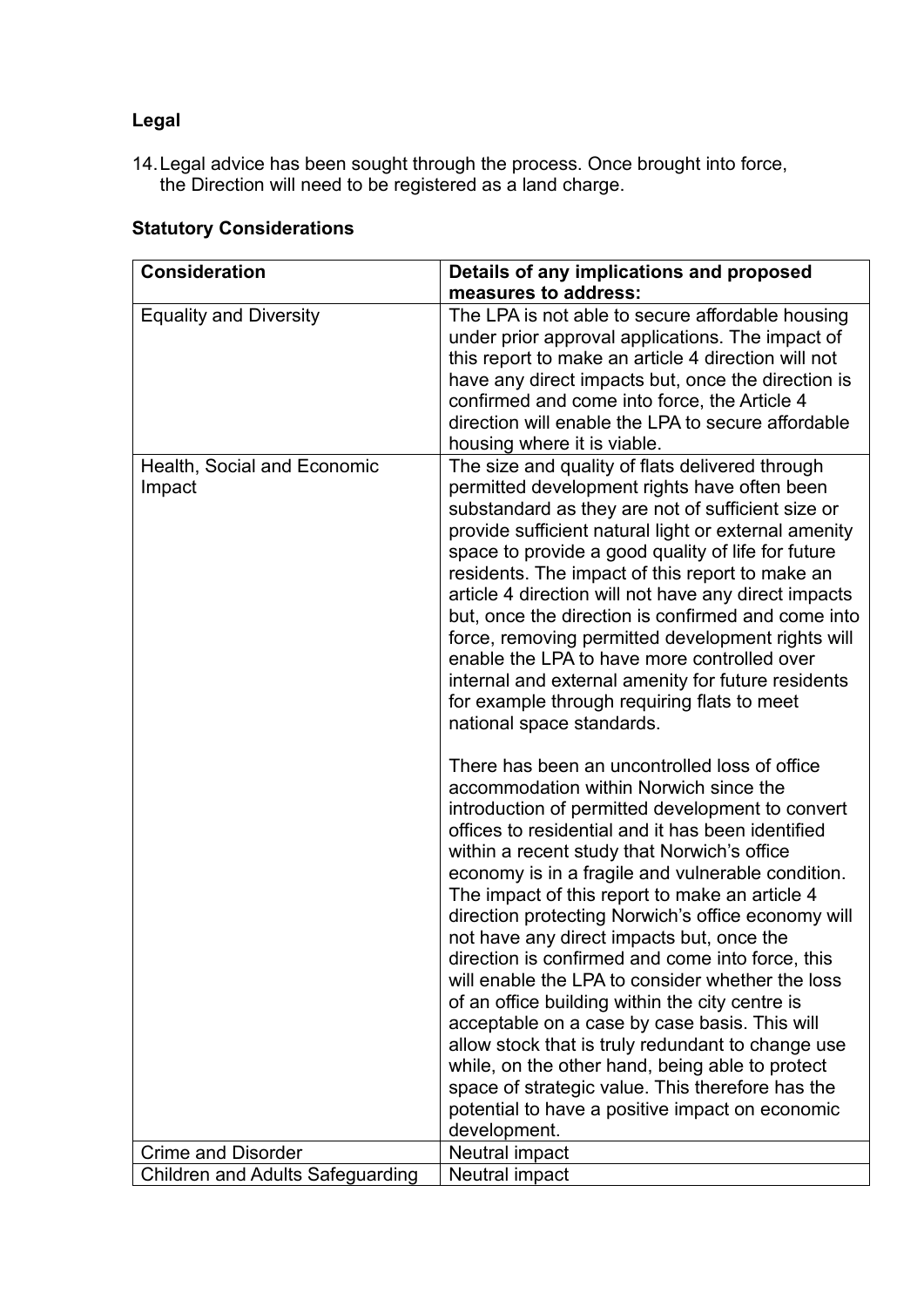| <b>Consideration</b>        | Details of any implications and proposed                                                                                                                                                                                                                                                                                                                                                                                                                                                                                                                                                                                                                                                                                                                                                                                                                                                                                                                                                                                                                                                                                                                    |
|-----------------------------|-------------------------------------------------------------------------------------------------------------------------------------------------------------------------------------------------------------------------------------------------------------------------------------------------------------------------------------------------------------------------------------------------------------------------------------------------------------------------------------------------------------------------------------------------------------------------------------------------------------------------------------------------------------------------------------------------------------------------------------------------------------------------------------------------------------------------------------------------------------------------------------------------------------------------------------------------------------------------------------------------------------------------------------------------------------------------------------------------------------------------------------------------------------|
|                             | measures to address:                                                                                                                                                                                                                                                                                                                                                                                                                                                                                                                                                                                                                                                                                                                                                                                                                                                                                                                                                                                                                                                                                                                                        |
| <b>Environmental Impact</b> | Under prior approval applications no physical<br>alterations can be made to the building. If<br>required these come forward as a separate<br>application. The impact of this<br>report to make an article 4 direction will not have<br>any direct impacts but, once the direction is<br>confirmed and come into force, having one<br>planning application for the change of use and<br>physical alterations will enable the LPA to better<br>consider the impacts of the development in order<br>to ensure that the proposal enhances the built<br>environment. It will also enable the LPA to secure<br>landscaping via a condition which will have a<br>positive upon both the natural and built<br>environment.<br>Under prior approval applications the LPA is not<br>able to require 10% of energy to be from<br>decentralised and renewable or low carbon<br>energy sources. The impact of this report to make<br>an article 4 direction will not have any direct<br>impacts but, once the direction is confirmed and<br>come into force, the Article 4 direction will enable<br>the LPA to consider energy for all sites of 10 or<br>more dwellings. |

#### **Risk Management**

| <b>Risk</b>              | <b>Consequence</b>          | <b>Controls Required</b>      |
|--------------------------|-----------------------------|-------------------------------|
| Given that the Secretary | Given that the majority of  | Our case is supported by      |
| of State has not yet     | work has already been       | overwhelming evidence         |
| made a decision on       | done, the further           | and is geographically         |
| whether to intervene     | financial resource          | limited. The National         |
| there is a risk that the | implications are relatively | <b>Planning Casework Unit</b> |
| article 4 direction may  | minimal.                    | has advised that their        |
| fail.                    |                             | consideration of the          |
|                          | Publicising the fact that   | Direction does not mean       |
|                          | the Council intends to      | that progress on its          |
|                          | bring the article 4         | introduction should be        |
|                          | direction into force could  | delayed. For this reason it   |
|                          | lead to a temporary         | is considered best to         |
|                          | increase in prior           | proceed at this point in      |
|                          | approval applications.      | time.                         |

## **Other Options Considered**

15.The alternative option is to not introduce an article 4 direction. This option is not recommended as it would prevent the Council from having any future control over the conversion of offices to residential through permitted development rights.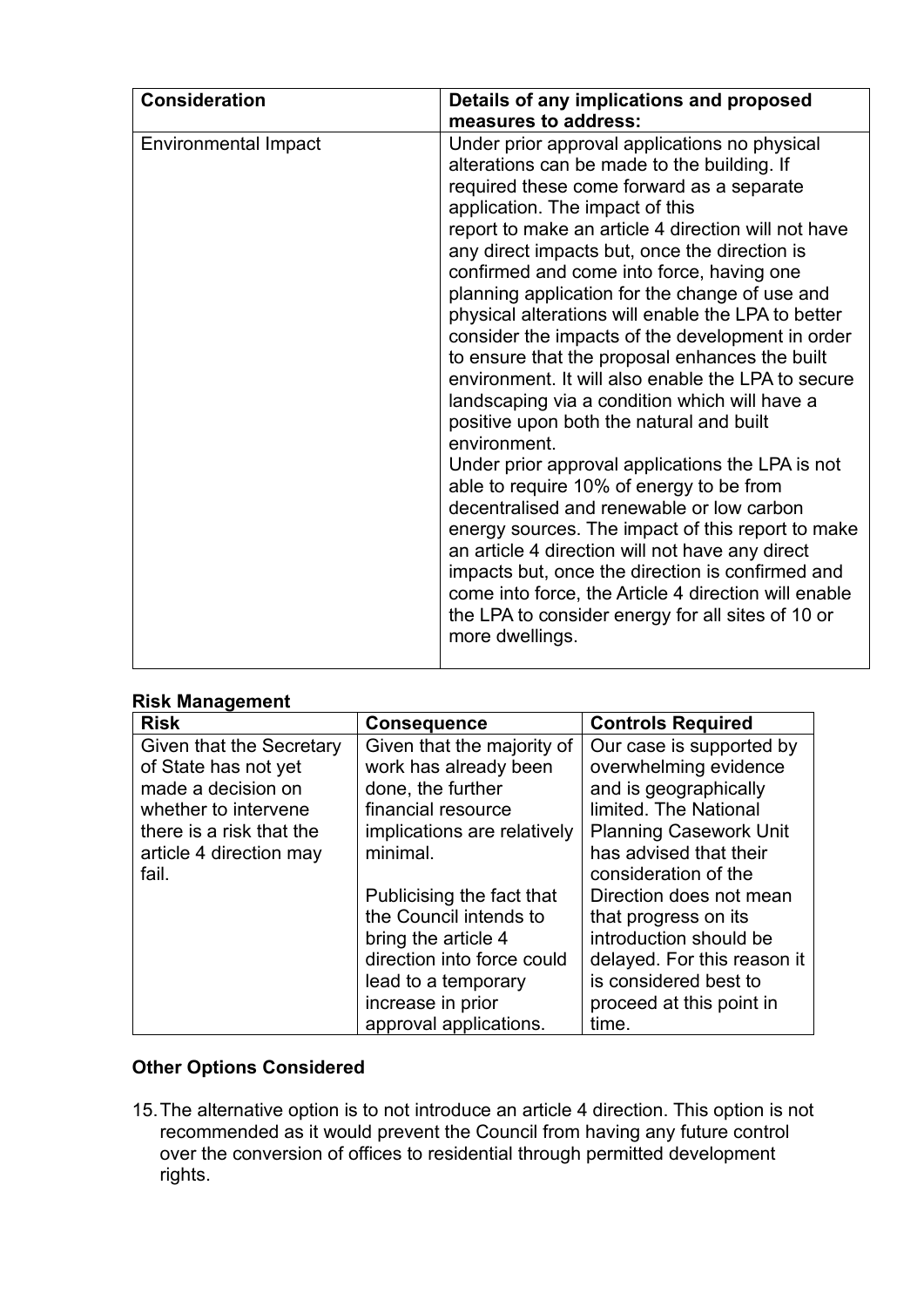## **Reasons for the decision/recommendation**

16.It is felt that our case is supported by overwhelming evidence and the Article 4 Direction will help project Norwich's office economy.

## **Background papers:** None

**Appendices:** Consultation responses

**Contact Officer:** Name: Joy Brown Telephone number: 01603 989245 Email address: [joybrown@norwich.gov.uk](mailto:joybrown@norwich.gov.uk)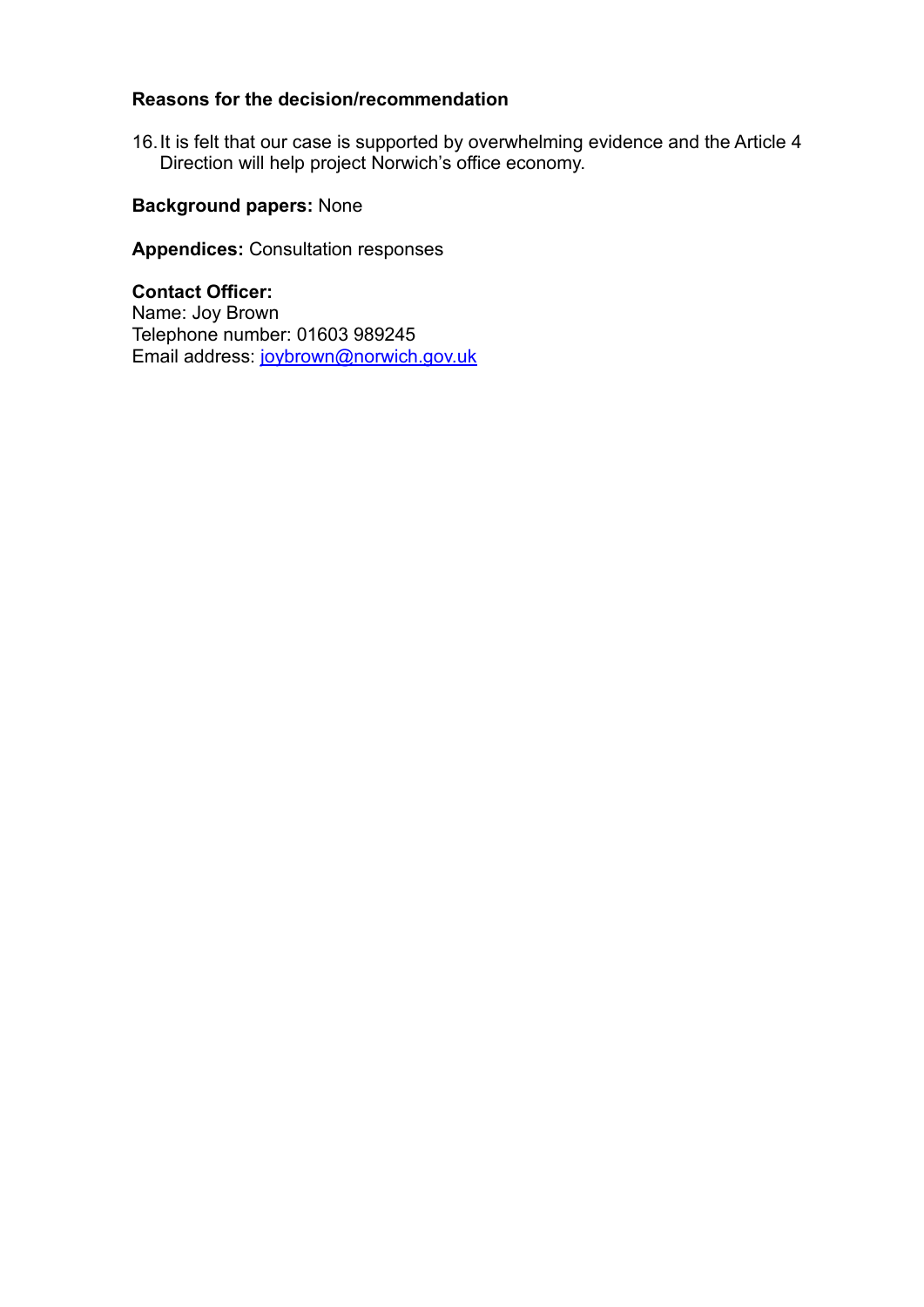# **Appendix 1: Summary of comments received on Article 4 Direction**

|                | Support/Object/ | <b>Comments</b>                                                                                                                                                                                                                                                                                                                                                                                                                                                                             |
|----------------|-----------------|---------------------------------------------------------------------------------------------------------------------------------------------------------------------------------------------------------------------------------------------------------------------------------------------------------------------------------------------------------------------------------------------------------------------------------------------------------------------------------------------|
|                | <b>Comment</b>  |                                                                                                                                                                                                                                                                                                                                                                                                                                                                                             |
| 1              | Support         | Agree council needs more control so supports new<br>powers; however need to acknowledge that less office<br>space will be needed in future due to more people<br>working from home.                                                                                                                                                                                                                                                                                                         |
| 2              | Comment         | More offices should be allowed to change to<br>residential. There is a need for residential above retail<br>and the tourist and leisure industry could fill the gap left<br>by office workers. Offices are better on outskirts as<br>cheaper and within walking distance of thousands.<br>Knock on effect of less commuting and better air<br>pollution would also follow.                                                                                                                  |
| 3              | Object          | Norwich is also proposing introducing a workplace<br>parking levy and congestion charge along with<br>everything else under the Transport for Norwich banner<br>which restricts access to the city centre by car. This is<br>not joined up thinking. Why would people want to work<br>in city centre offices when there are so many negatives<br>compared to locations where there are fewer<br>restrictions and lower business rates?                                                      |
| $\overline{4}$ | Support         | Some offices already converted do not appear to<br>provide high quality housing. The analyses presented<br>is correct including the significant points regarding the<br>facilities needed by SMEs. The analysis is also correct<br>in identifying key differences regarding walking to work<br>and other points which make Norwich different to other<br>cities. The A4D will give the city the option to refine<br>office conversions.                                                     |
| 5              | Support         | Accommodation created by conversions is often poor<br>quality. Not opposed to office to resi conversation per-<br>se. Cities do need to adapt to survive but these powers<br>will ensure that future attempts to create residential<br>accommodation out of redundant office buildings are<br>put to proper and robust scrutiny with the result of<br>creating future housing that stands the test of time and<br>provides exceptional level of comfort and amenity to<br>future residents. |
| 6              | Object          | It doesn't feel like a consultation given the Direction<br>has already been made. In the absence of a coherent<br>strategy for the centre of Norwich, it would be best to<br>leave the property market to its own devices. Norwich<br>has too much office space given the decrease in need<br>for office space as a result of the pandemic. Need to<br>increase supply of housing.                                                                                                          |
| 7              | Comment         | The demand for office space will be reduced for the<br>foreseeable future, while there is a shortfall of housing,<br>particularly affordable housing. Therefore I see no<br>problem with allowing the continued transformation of<br>offices into residential. If the Council nevertheless                                                                                                                                                                                                  |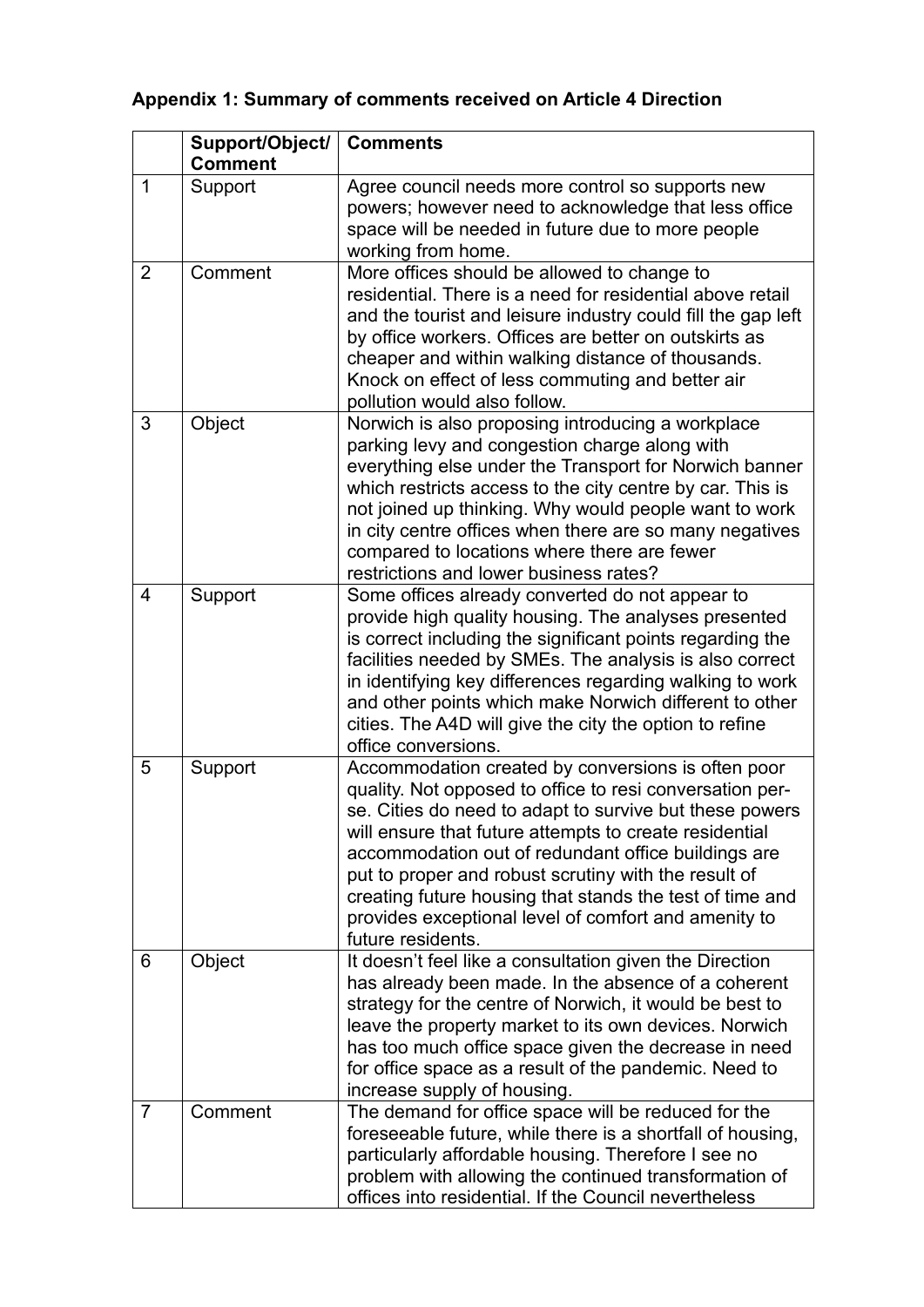|    | Support/Object/<br><b>Comment</b> | <b>Comments</b>                                                                                                                                                                                                                                                                                                                                                                                                                                                                                                                                                                                                                                                                                                                                                                                                                                                                                                                                                                                                                                                                                                                                                                                                                                                                                            |
|----|-----------------------------------|------------------------------------------------------------------------------------------------------------------------------------------------------------------------------------------------------------------------------------------------------------------------------------------------------------------------------------------------------------------------------------------------------------------------------------------------------------------------------------------------------------------------------------------------------------------------------------------------------------------------------------------------------------------------------------------------------------------------------------------------------------------------------------------------------------------------------------------------------------------------------------------------------------------------------------------------------------------------------------------------------------------------------------------------------------------------------------------------------------------------------------------------------------------------------------------------------------------------------------------------------------------------------------------------------------|
|    |                                   | wishes to continue down the route of requiring full<br>planning permission for conversions, I hope decisions<br>will bear this new trend of new home working in mind<br>as life will not return completely to normal when the<br>pandemic is over.                                                                                                                                                                                                                                                                                                                                                                                                                                                                                                                                                                                                                                                                                                                                                                                                                                                                                                                                                                                                                                                         |
| 8  | Support                           | Permitted development rights to allow office to<br>residential conversions undermines the ability for LPAs<br>to plan effectively. The proposed area makes sense as<br>it is the city centre retail and office district. The area<br>beyond the city centre ring road includes key office<br>buildings but would not object to these offices being<br>excluded from the Article 4 area. Office to residential<br>conversions make business sense to owners but it is<br>damaging to the long term health of the city centre<br>economy and ultimately city centre vitality if left<br>unchecked. Control is necessary to ensure that the<br>city's vibrancy can be maintained. The city centre<br>needs more residential as this would support the retail<br>and leisure uses but it is often the buildings most suited<br>to office that are easier to convert rather than the long-<br>term empty ones. There will be a need for the Council<br>to review its policy in relating to residential conversion<br>in light of this article 4 direction. Having more control<br>will allow the city to positively plan, will allow for<br>appropriate office to residential conversions to be<br>scrutinised and allow the council to resist inappropriate<br>development that undermines the Council's aims. |
| 9  | Support                           | Norwich has experienced significant loss of office<br>space over recent years and there is a need for<br>suitable facilities when people return to the office. Not<br>everyone likes home working and decent office<br>accommodation would allow social interaction.                                                                                                                                                                                                                                                                                                                                                                                                                                                                                                                                                                                                                                                                                                                                                                                                                                                                                                                                                                                                                                       |
| 10 | Comment                           | I understand the need to limit PD rights to some extent<br>and to some areas of the city centre but my view is that<br>the article 4 direction goes directly against paragraph<br>53 of the NPPF which sets out that it should not extend<br>to the whole of the town centre and should apply to the<br>smallest geographical area possible. The Council<br>should reassess the extent of the proposed Article 4<br>direction to ensure that it complies with the<br>requirements set out in the NPPF.                                                                                                                                                                                                                                                                                                                                                                                                                                                                                                                                                                                                                                                                                                                                                                                                     |
| 11 | Support                           | Share concerns regarding the lack of office space<br>within the city centre. Over the past 18 months a<br>number of high street stores have left the city and I am<br>concerned that a further reduction in the presence of<br>office workers in the city centre could lead to more<br>problems for retailers and food businesses in the city<br>centre that rely on the custom of these workers.<br>Furthermore many of the conversions have done little<br>to address housing affordability and has instead                                                                                                                                                                                                                                                                                                                                                                                                                                                                                                                                                                                                                                                                                                                                                                                              |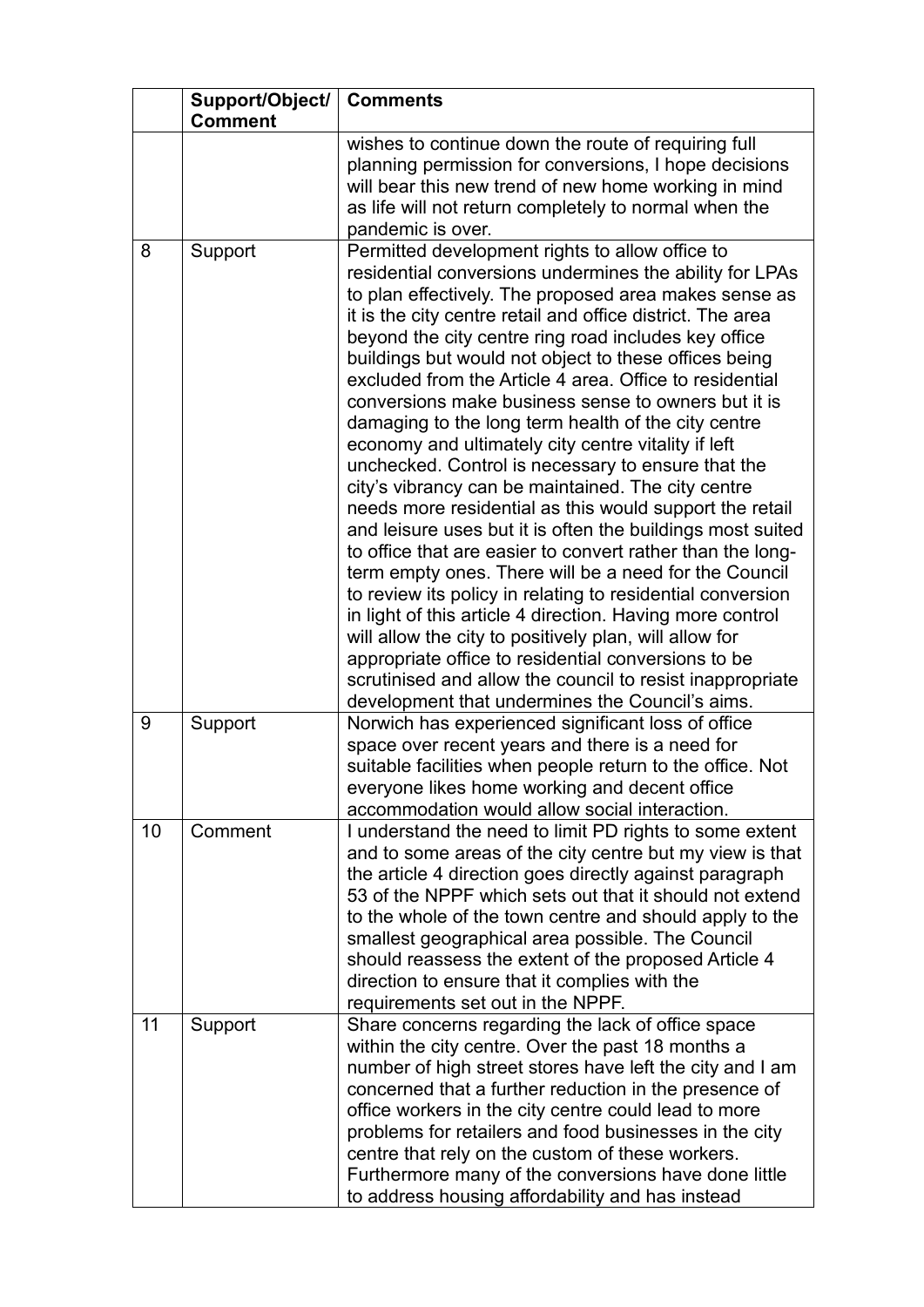|           | Support/Object/<br><b>Comment</b> | <b>Comments</b>                                                                                                                                                                                                                                                                                                                                                                                                                                                                                                                                                                                                                                                                                                                                                                                                                                                                                                                                                                                                                                                                                                                                                                                                                                                                                                                                                                                                                                                                                                                                                                                                                                                                                                                                                                                                                                                                                                                                         |
|-----------|-----------------------------------|---------------------------------------------------------------------------------------------------------------------------------------------------------------------------------------------------------------------------------------------------------------------------------------------------------------------------------------------------------------------------------------------------------------------------------------------------------------------------------------------------------------------------------------------------------------------------------------------------------------------------------------------------------------------------------------------------------------------------------------------------------------------------------------------------------------------------------------------------------------------------------------------------------------------------------------------------------------------------------------------------------------------------------------------------------------------------------------------------------------------------------------------------------------------------------------------------------------------------------------------------------------------------------------------------------------------------------------------------------------------------------------------------------------------------------------------------------------------------------------------------------------------------------------------------------------------------------------------------------------------------------------------------------------------------------------------------------------------------------------------------------------------------------------------------------------------------------------------------------------------------------------------------------------------------------------------------------|
|           |                                   | encouraged developers to be even more unscrupulous<br>in their pursuit of profit. The Council can look at wider<br>issues when planning permission is required.                                                                                                                                                                                                                                                                                                                                                                                                                                                                                                                                                                                                                                                                                                                                                                                                                                                                                                                                                                                                                                                                                                                                                                                                                                                                                                                                                                                                                                                                                                                                                                                                                                                                                                                                                                                         |
| 12        | Support                           | The need and justification to help maintain Norwich's<br>supply of commercial floorspace is set out. The<br>Theatres Trust is concerned about the potentially<br>negative impact that permitted development may have<br>on theatres and other noise-generating cultural facilities<br>where neighbouring and nearby buildings are<br>converted. There are a number of theatres and<br>performance venues that fall within the published<br>boundary. These meet local cultural needs as well as<br>attracting visitors to the city from a wider area,<br>therefore supporting the well-being of local people and<br>significantly contributing to the local economy. It is<br>important that they are supported and protected.                                                                                                                                                                                                                                                                                                                                                                                                                                                                                                                                                                                                                                                                                                                                                                                                                                                                                                                                                                                                                                                                                                                                                                                                                          |
| 13<br>&14 | Comment                           | The Ramidus report appears to consider the Norwich<br>City Council area in isolation rather than the broader<br>'Greater Norwich' area. The reference to 'market failure'<br>is not appropriate if the entire Norwich area is<br>considered, in view of the successful business park<br>developments outside the city's boundaries.<br>Concentration on the conversation of offices to<br>residential overlooks a significant number of<br>conversions to educational use which have boosted<br>employment. Conversion to both residential and<br>educational uses have provided a solution for obsolete<br>office buildings which are no longer viable for office<br>use. Permitted development has led to the loss of<br>some potentially viable office buildings and it could be<br>argued that earlier intervention, seeking to protect<br>larger, purpose-built modern office buildings might have<br>been appropriate. However this has now been<br>addressed by the recent changes whereby permitted<br>development does not apply to buildings in excess of<br>1,500 m2. On balance, the impact of the existing pd<br>rights has been positive as it has brought unviable<br>offices into a viable alternative use, it has boosted the<br>supply of residential properties, increased the<br>population in the city centre and has brought about a<br>more balanced office market. The stock and supply of<br>offices in Greater Norwich remains reasonable and<br>capable of accommodating future needs particularly in<br>light of the impact of Covid on office occupancy. With<br>the challenges facing the retail, leisure and office<br>property markets as a result of Covid more flexibility is<br>required. The proposed denial of planning rights to the<br>owners of smaller properties is inequitable. If the<br>Council proceeds with the Article 4 direction it should<br>be more targeted to appropriate buildings. It should be |